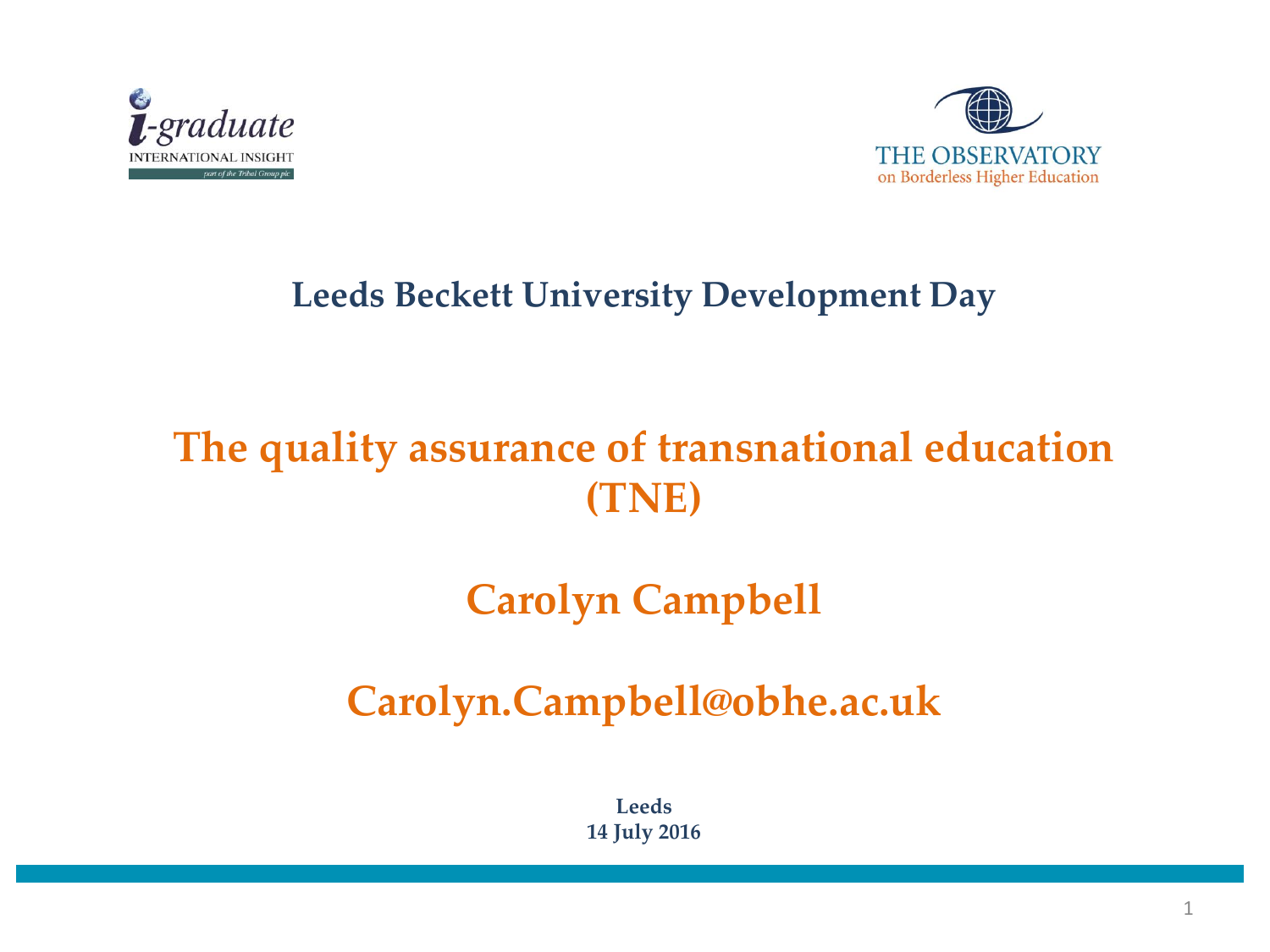



#### The quality assurance of TNE

# Starts and ends with you!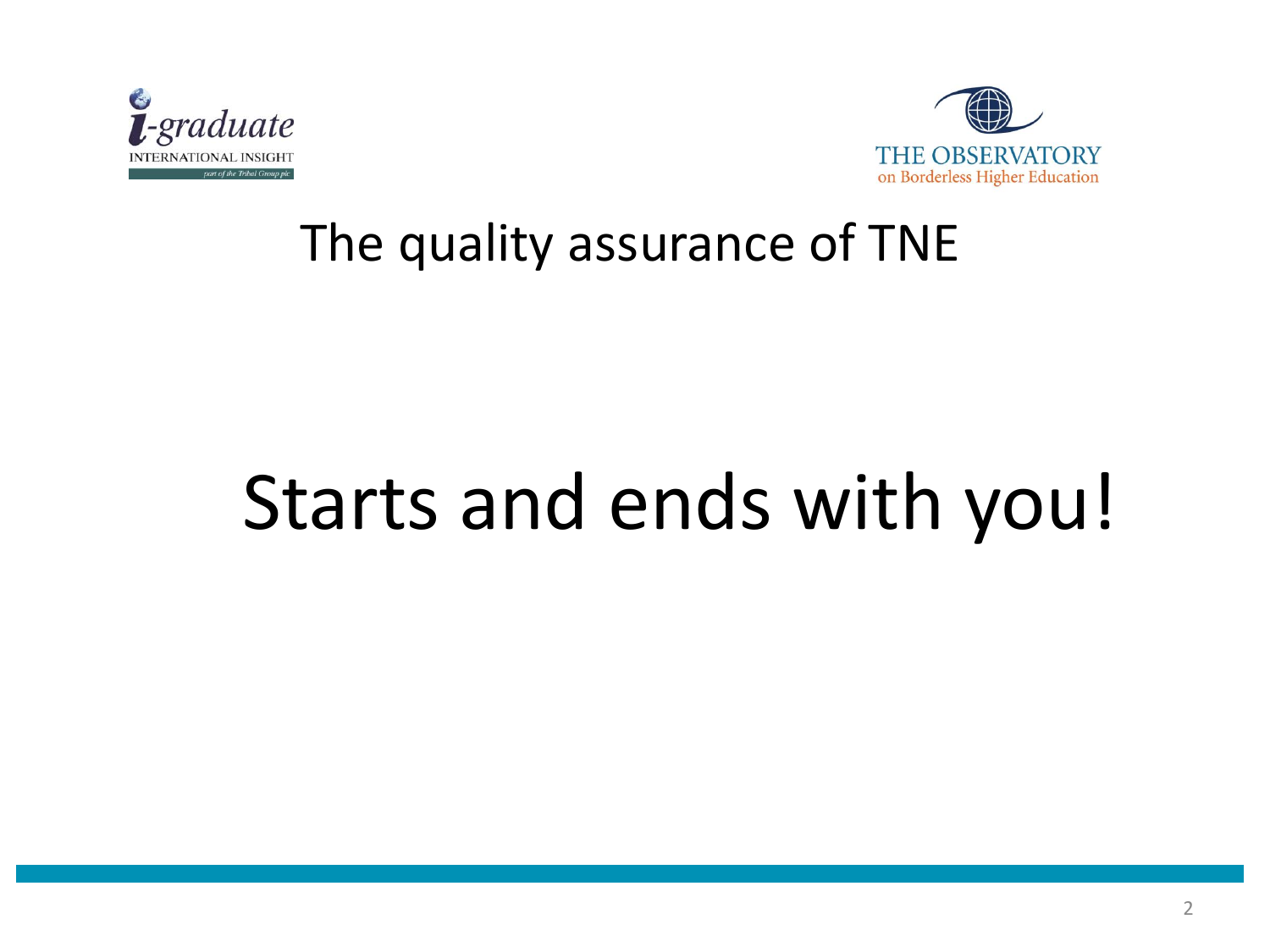



### Challenges for Quality Assurance of HE

- Political, societal and economic contexts
- A less predictable but more inter-connected world
- Addressing the diversity of stakeholder expectations
- Effective engagement with and between actors
- Quests for excellence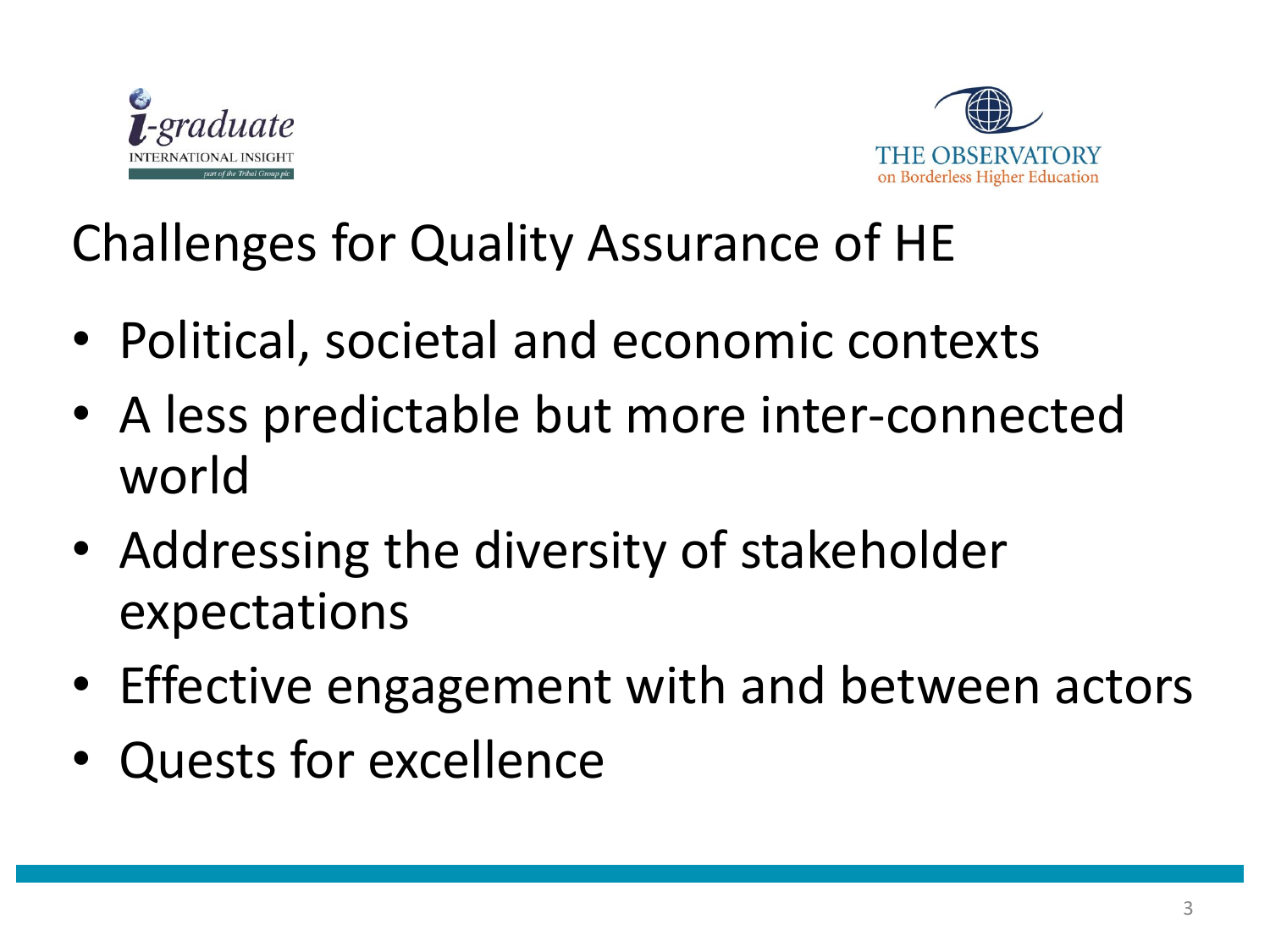



### 2015-2016: years of reviews, consultations, proposals and recommendations and more for HE in the UK

- The review of the assessment of quality (EWNI), then new process
- CMA report on regulation in Higher Education
- The Nurse Review Ensuring a Successful Research Endeavour
- The Metric Tide: Hefce review of the role of metrics in research assessment and management
- Funding Councils review of information about learning and teaching and the student experience. (Changes proposed to Unistats and NSS)
- Comprehensive Spending Review
- The Green Paper, then the White Paper, then the Higher Education and Research Bill

And……..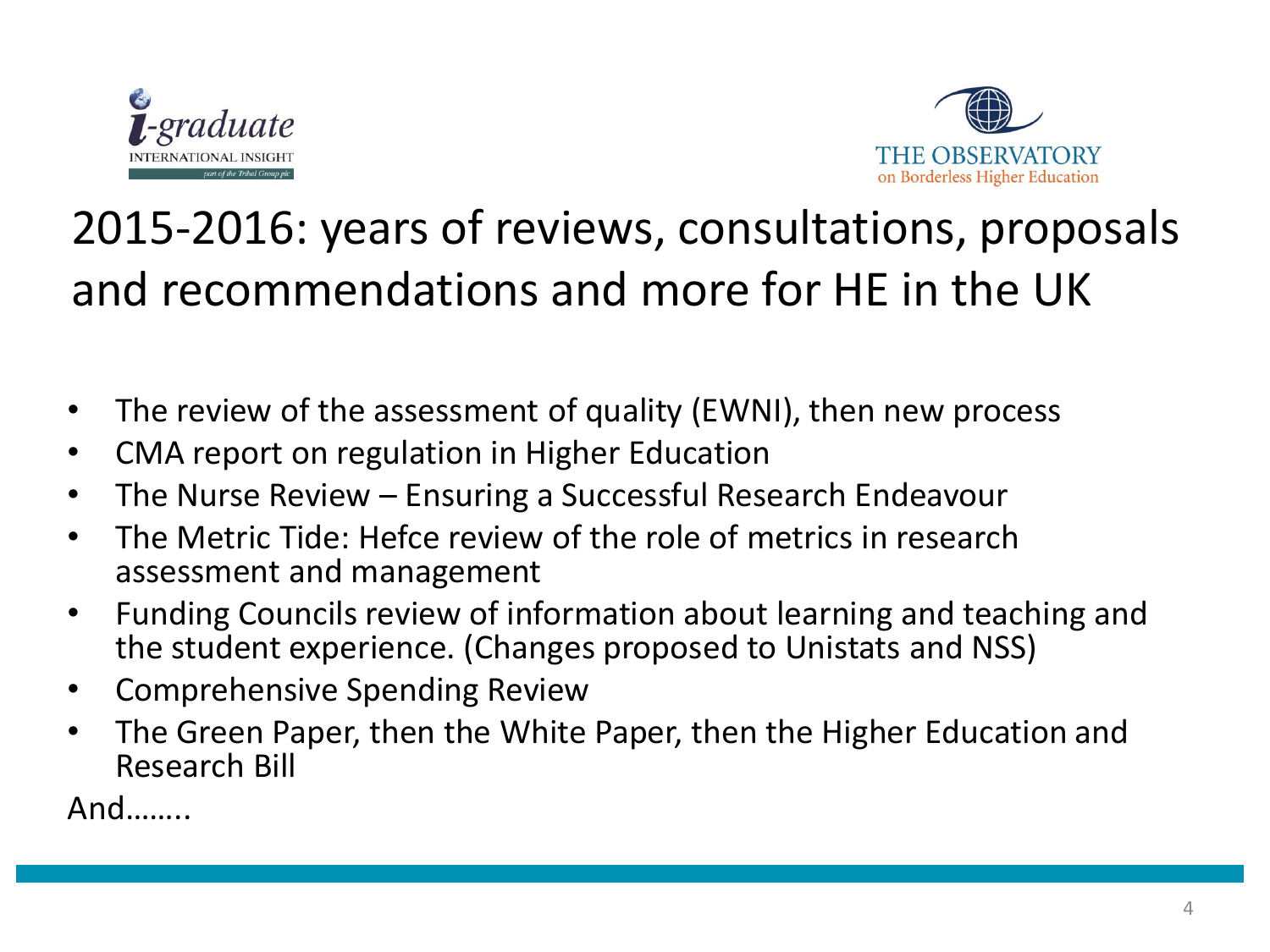



# The quest for excellence

Some international examples:

- China: 985 and 211 projects
- Germany: Excellence Initiative
- Norway: Centres of Excellence

Common factors

- Rationale international competitiveness and reputation
- Project based not rating ……but not averse to ranking
- Focus on research
- Substantial funding granted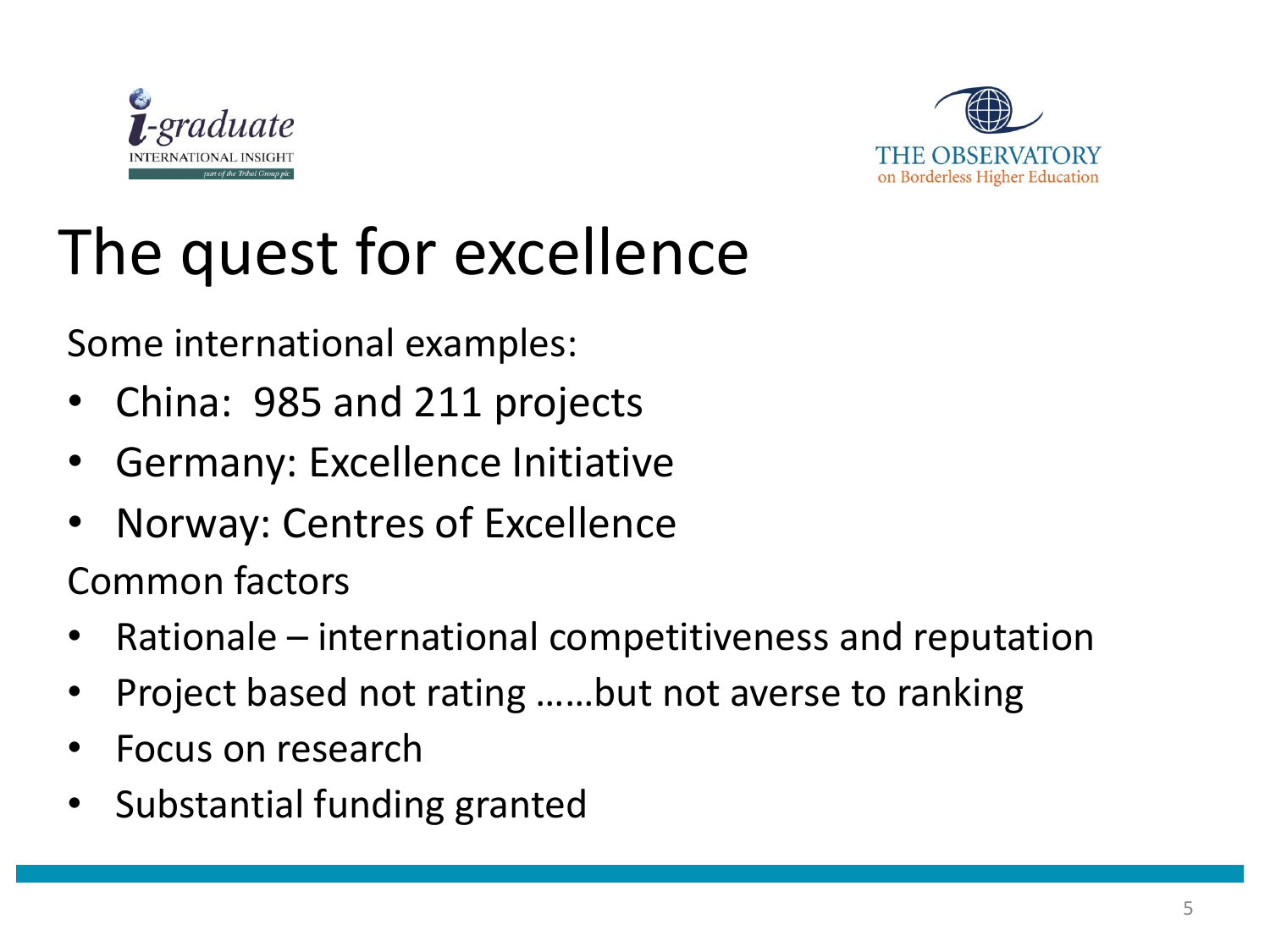



# Trends in Quality Assurance (1)

- The familiar mantra of principles of QA but divergence in practice and process – 'same same but different'
- Familiar debates over scope, focus, burden and cost of QA processes
- The development, status and ownerships of standards
- The location of QA in the regulatory landscape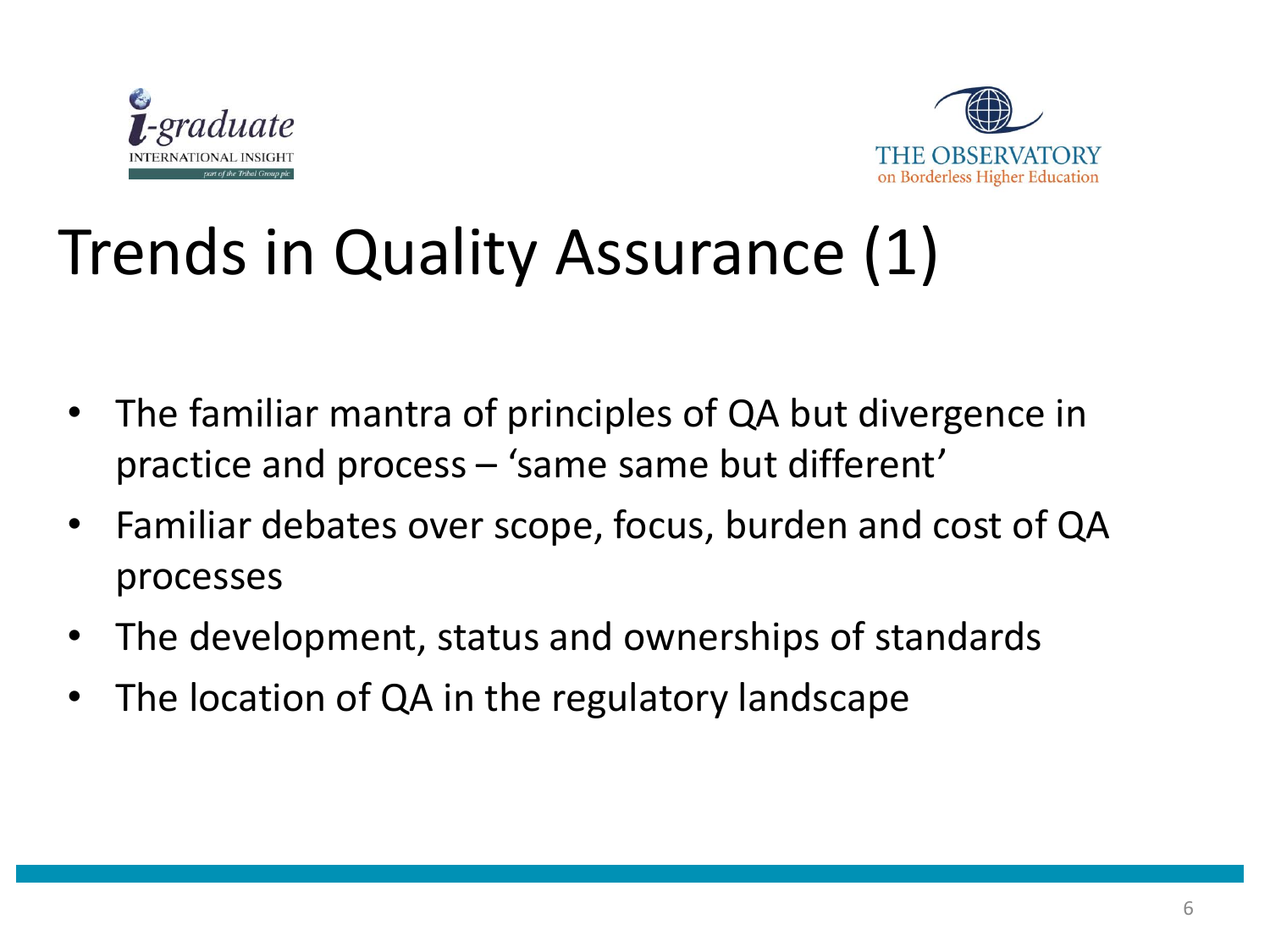



Trends in Quality Assurance (2)

- An emerging, new terminology or re-badging?
	- Risk, risk-based
	- Outcomes focused
	- Sanctions
	- Differentiation
	- Affordability
- Use of data from external sources the search for the 'magic' metrics.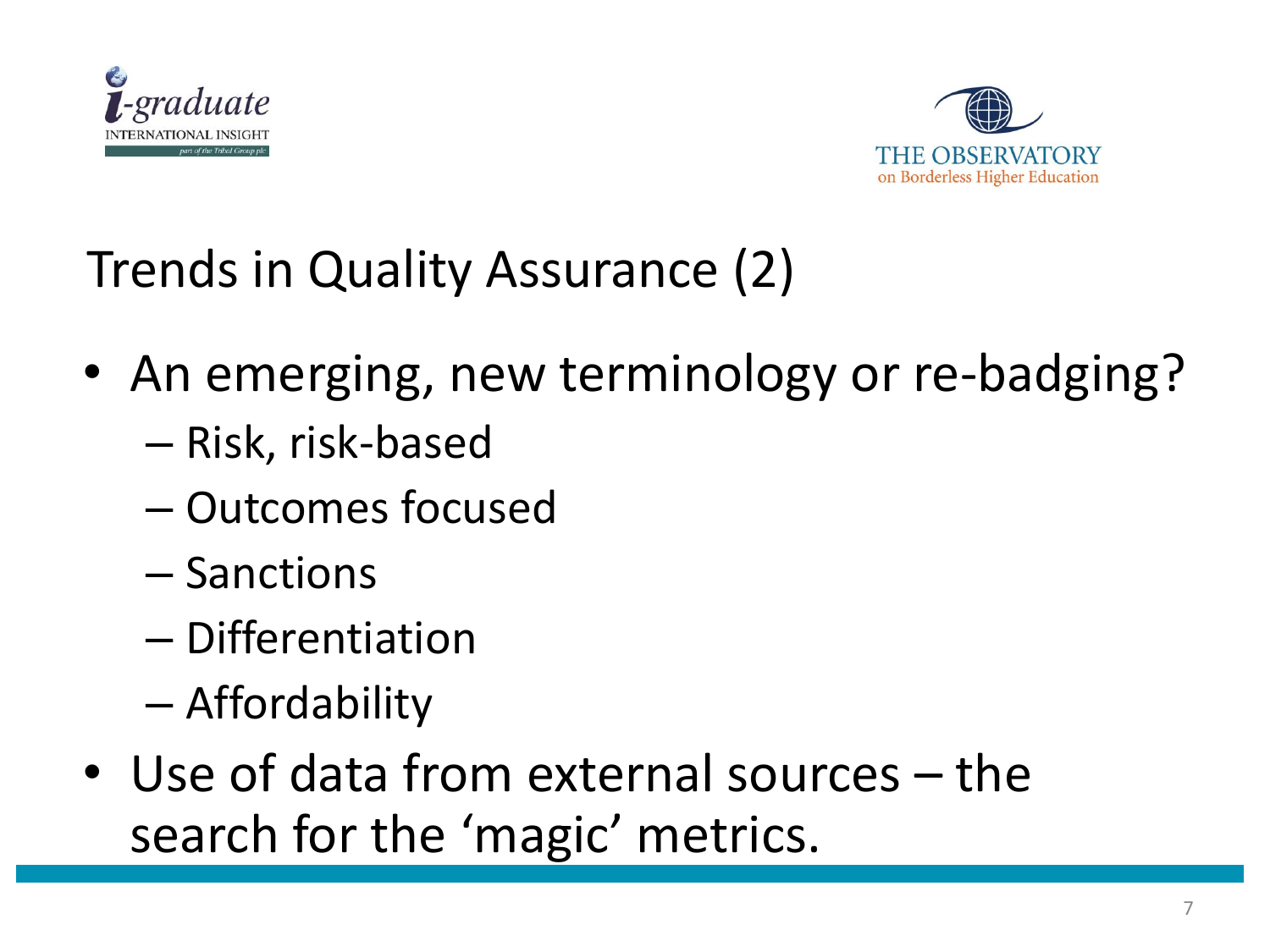



### Responses

- USA
	- The College Scorecard
	- Executive action and USDE 'letters' to accreditors
- TEQSA (Australia) Annual Provider Information Request
- England: Hefce revised operating method for quality assessment, and the TEF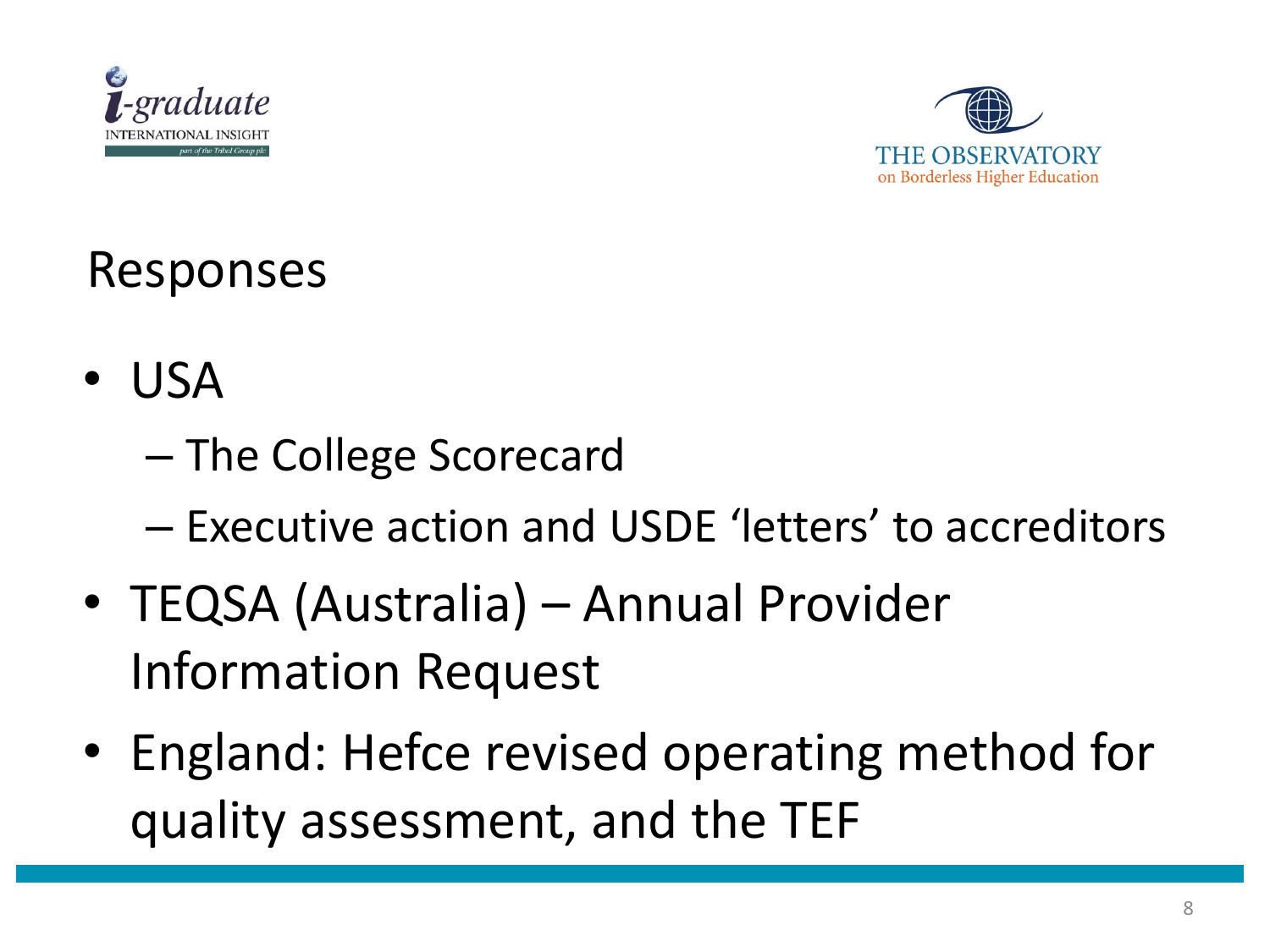



## The quality assurance of TNE

- Inter-governmental organisation interest: Unesco/OECD Guidelines; Council of Europe Code of Practice
- QA networks collaboration:
	- QACHE toolkit
	- ESG
	- QBBG
- Bilateral cooperation between host and provider
- National agencies including QAA
- $\mathsf{H}\mathsf{E}$  institutions alone and in partnership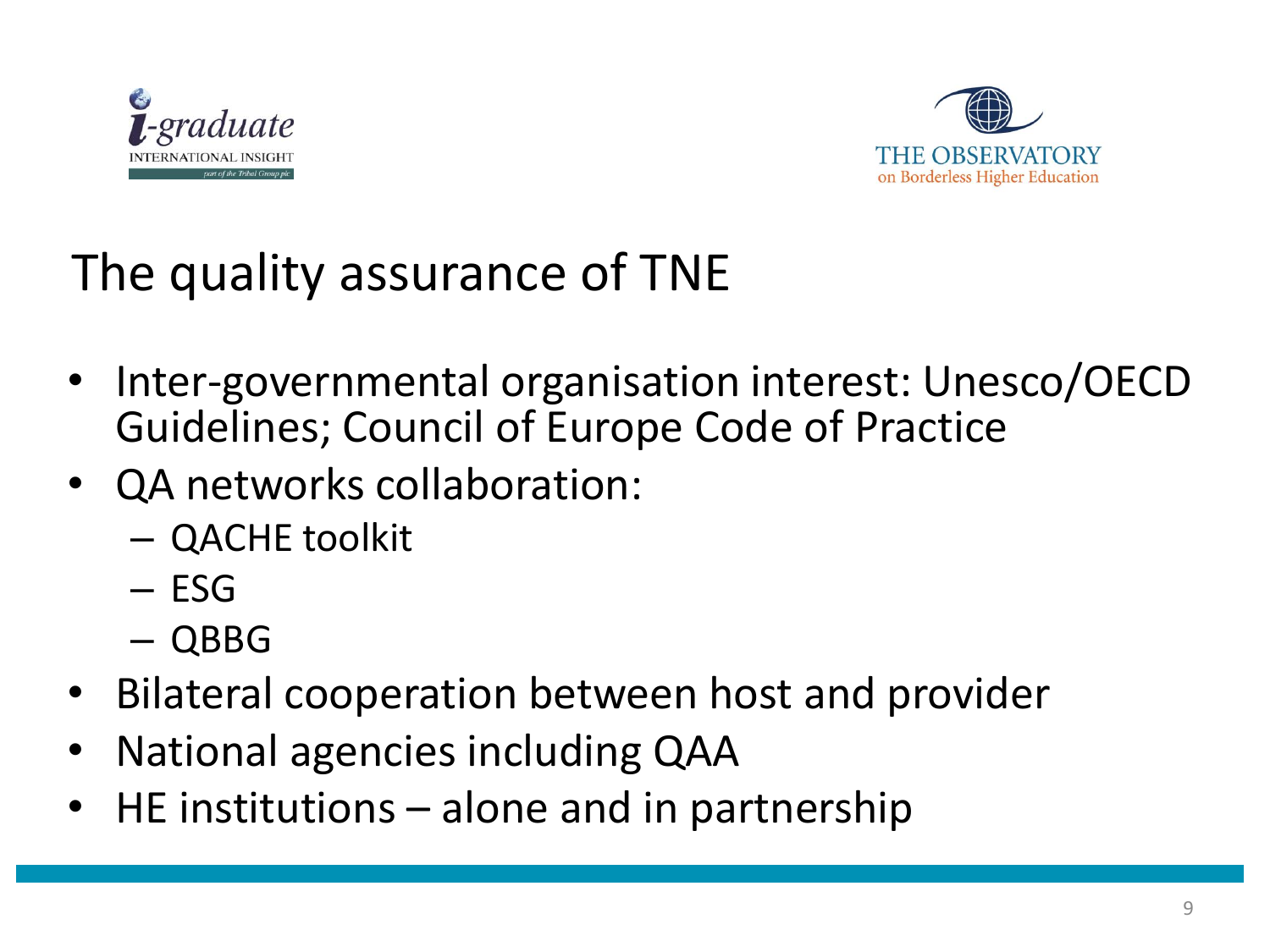



# What next for the QA of TNE?

USA

- What's TNE?
- No data
- Often no accreditation for forms of TNE other than branch campuses Australia
- Data on Offshore student numbers included in international student data
- TEQSA seeks evidence of equivalence of student learning outcomes
- Higher Education Standards Framework includes a range of provisions relevant to offshore operations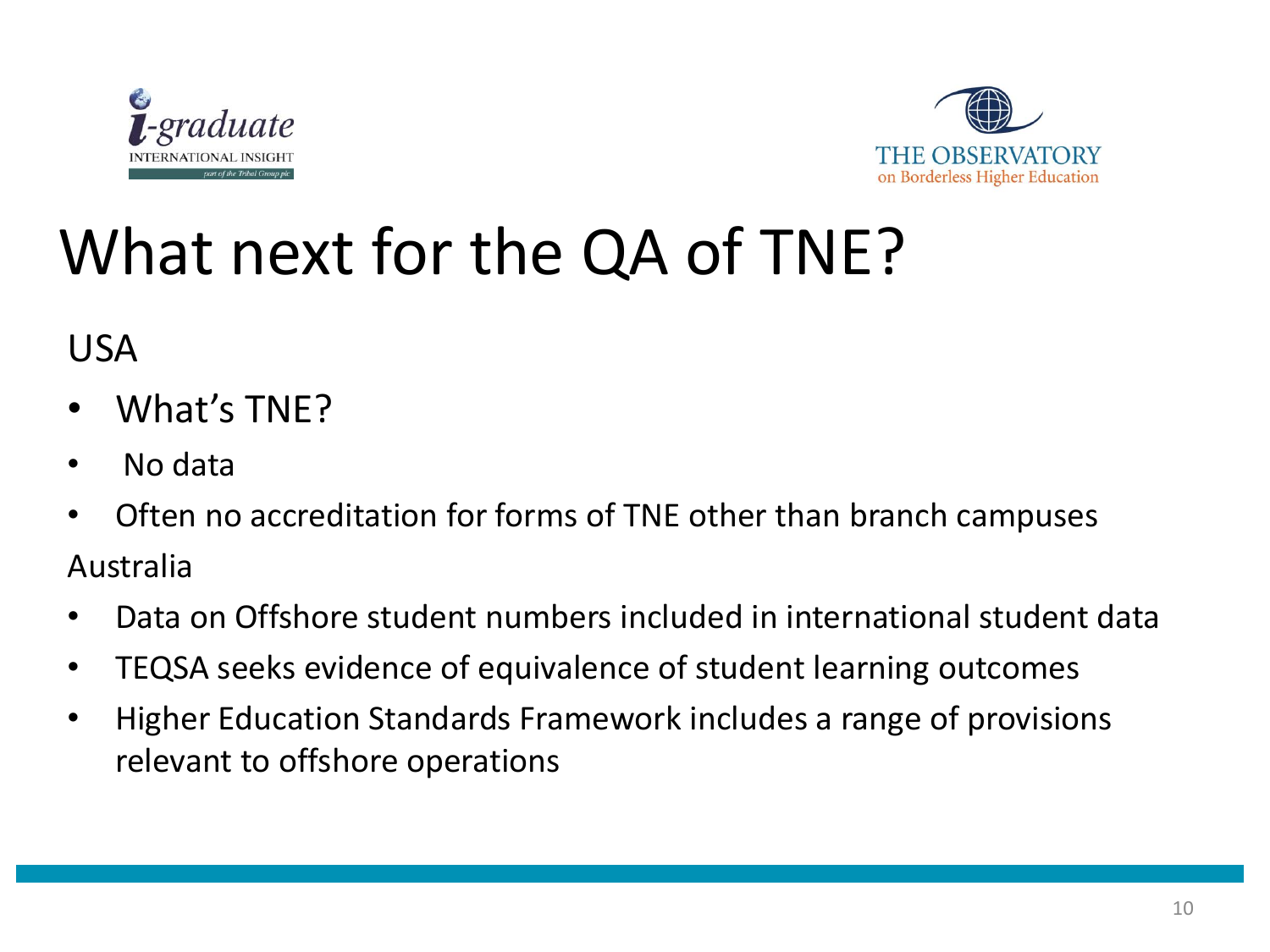



## The quality assurance of UK TNE (until now)

- Applicability of the Quality Code especially Chapter B.10
- Inclusion of TNE in QAA domestic reviews
- Long history of visits to in-country TNE provision
- Published reports
- Increasing partnership and cooperation between QAA and national agencies in major destination nations
- Data on aggregate student numbers from HESA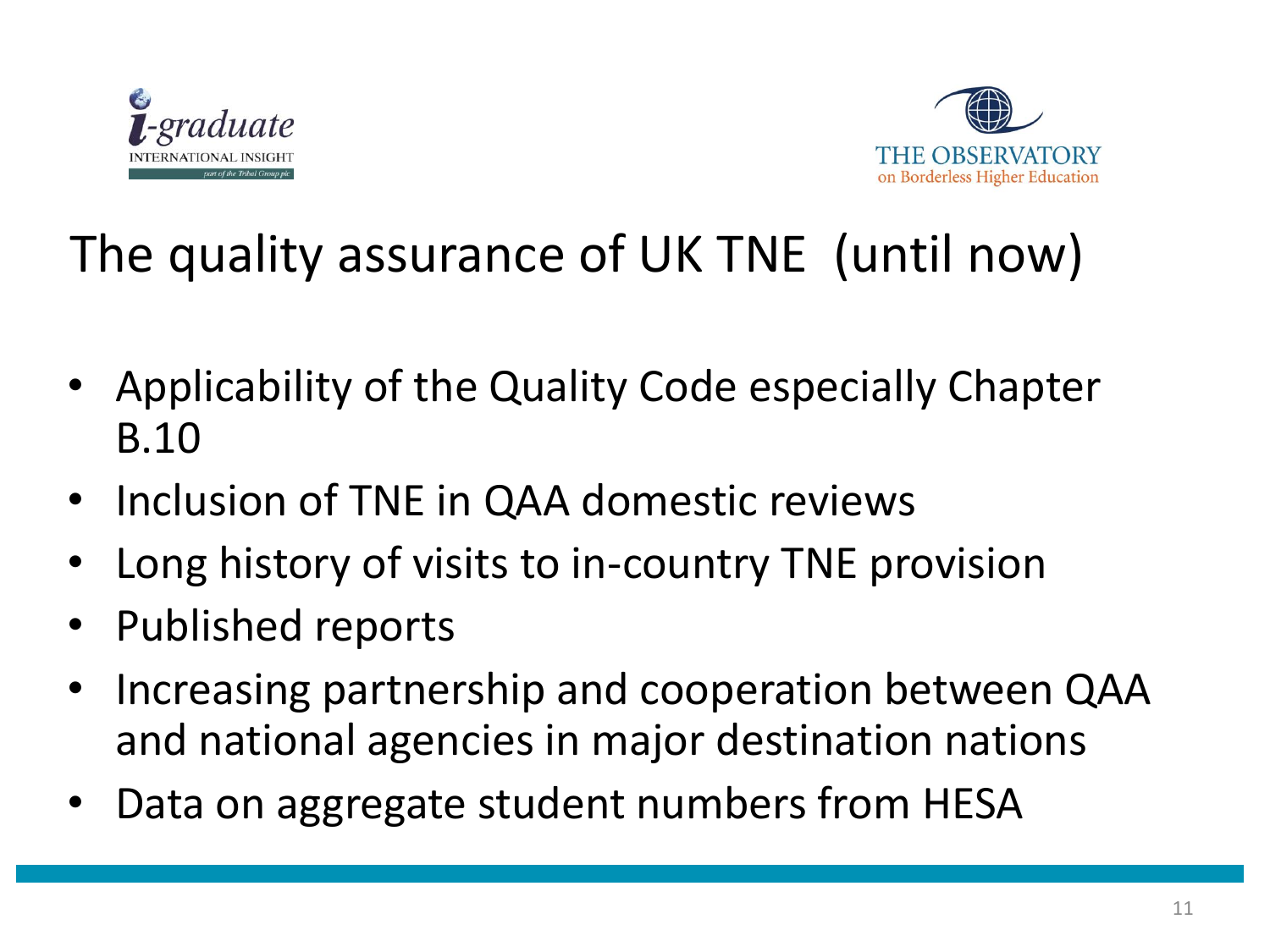



# What next for the QA of UK TNE?

- Recommendations of Implementation Group on outcomes of national consultation on QA of TNE (2015) BUT……
- International aspects of quality assessment (Hefce 2016)
	- Retaining some aspects of current arrangements
	- Reinforcing need for 'a richer set of outcomes data' from HESA to be integrated into Annual Provider Review processes
	- Building relationships with regulatory and QA bodies in host countries
	- Regular published reports
- What's new? Inclusion of TNE in Gateway process
- Articulation of expectations concerning UK provider governing body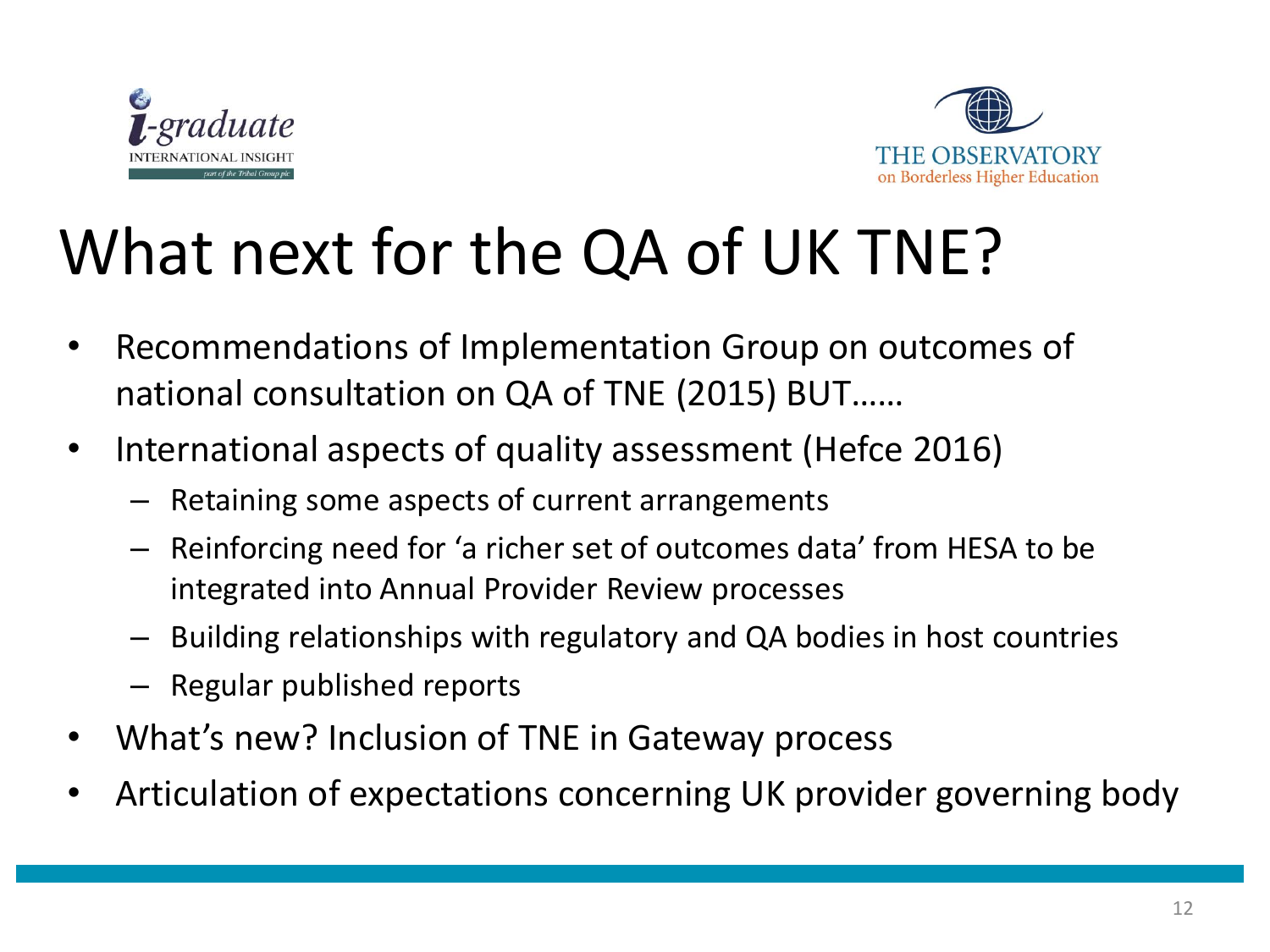



#### The quality assurance of TNE

# Starts and ends with you!